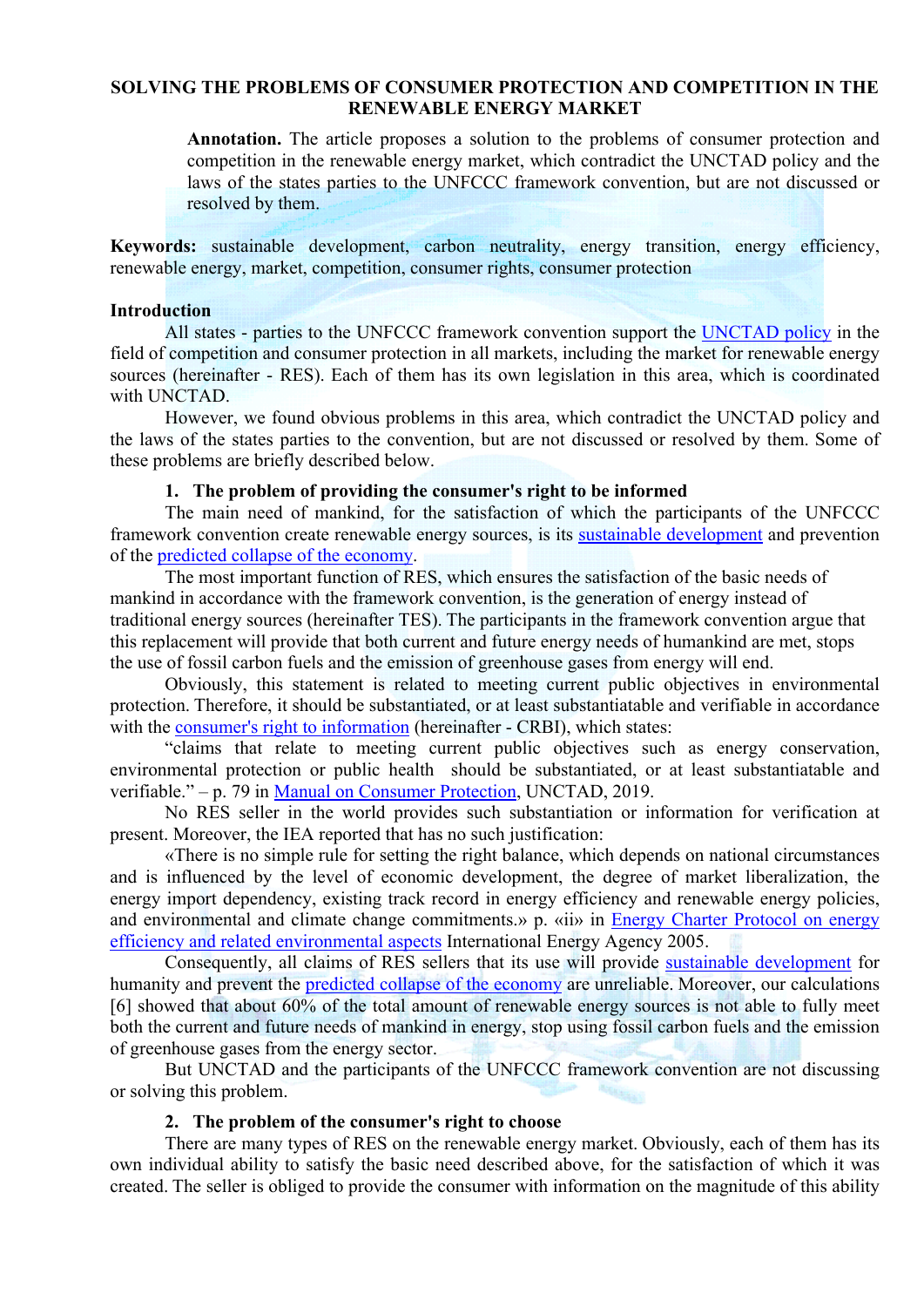for each RES in accordance with the [consumer's right to choose](https://unctad.org/system/files/official-document/ditccplp2017d1_en.pdf). However, no RES seller in the world provides this information to the consumer.

Consequently, consumers around the world do not have the opportunity to choose RES based on their best ability to satisfy the basic need described above. But UNCTAD and the participants of the UNFCCC framework convention are not discussing or solving this problem.

## **3. The problem of consumer protection against fraudulent, deceitful or grossly misleading information, advertising, labelling or other such practices**

The widespread provision by sellers of unreliable information to consumers (see problem 1), as well as refusal to provide them with information about the ability of the product to satisfy the basic need for which it was created (see problem 2) without any consequences indicates global absence indicates the global [lack of protection for renewable energy consumers from fraudulent, deceptive or](https://unctad.org/system/files/official-document/ditccplp2017d1_en.pdf)  [misleading information, advertising, labeling or other such practices.](https://unctad.org/system/files/official-document/ditccplp2017d1_en.pdf) But UNCTAD and the participants of the UNFCCC framework convention are not discussing or solving this problem.

#### **4. The problem of competition policy**

The global inability of consumers to choose RES according to the best ability to satisfy the basic need (see problem 2) allows sellers not to increase this ability. This completely eliminated the competition between RES producers for achieving the maximum ability to satisfy the basic needs of humanity, for which RES were originally intended. The lack of competition in the most important parameter of the product is clearly contrary to the [competition policy of UNCTAD](https://unctad.org/system/files/official-document/tdrbpconf9d6_en.pdf) and of the states parties to the UNFCCC convention. But they do not discuss or solve this problem.

#### **5. Problem solving**

# **5.1. Solution to problem 1. Providing the consumer's right to be informed**

We proposed to use the energy self-reproduction coefficient (**K**<sub>**s**r</sub>) of RES as a parameter to inform the consumer about his ability to satisfy the basic need. We proposed to calculate its value by the formula [4]:

 $K_{sr} = \sum G_c / \sum L_c$  $\sqrt{\Sigma}L_c$  (1)

There are:

 $\Sigma G_c$  – the amount of energy produced by RES for the entire period of its operation;

 $\Sigma L_c$  – the amount of energy spent on renewable energy sources for its entire life cycle.

For more details on **Ksr** see [1, 2, 3, 4, 5, 6].

The consumer will have the opportunity to make sure unequivocally by the value of  $K_{sr}$  that the use of this particular RES will satisfy the basic need for which it was created. We propose three versions of the rule for this which has an exact justification [6]:

**RES is guaranteed to meet the basic needs of mankind, for the satisfaction of which it was created, if the value of its energy self-reproduction coefficient Ksr is equal to or greater than 2, i.e.** if  $K_{sr}$  ≥ 2;

Or

**RES is guaranteed to ensure sustainable development of mankind and prevent the**  predicted collapse of the economy, if the value of its energy self-reproduction coefficient  $K_{sr}$  is **equal to or greater than 2, i.e. if**  $K_{sr} \geq 2$ **;** 

Or

**RES is guaranteed to provide satisfaction of both current and future needs of mankind in energy, stop the use of fossil carbon fuels and the emission of greenhouse gases from energy, if the value of its energy self-reproduction coefficient**  $K_{sr}$  **is equal to or greater than 2, i.e. if**  $K_{sr} \geq 2$ **;** 

The consumer may equally successfully apply this rule for any RES (electric cars, wind turbines, photo panels, etc.), and projects based on them - energy supply systems for households, cities, countries, etc.

NOTE

If the value of  $K_{sr}$  is less than 2, i.e.,  $K_{sr}$  < 2, then the use of this RES increases the increase in greenhouse gases in the atmosphere and accelerates the depletion of fossil fuel reserves. We recommend that UNCTAD and the UNFCCC member states prohibit the production of such RES. However, renewable energy sources already manufactured with  $K_{sr} < 2$  should be used for their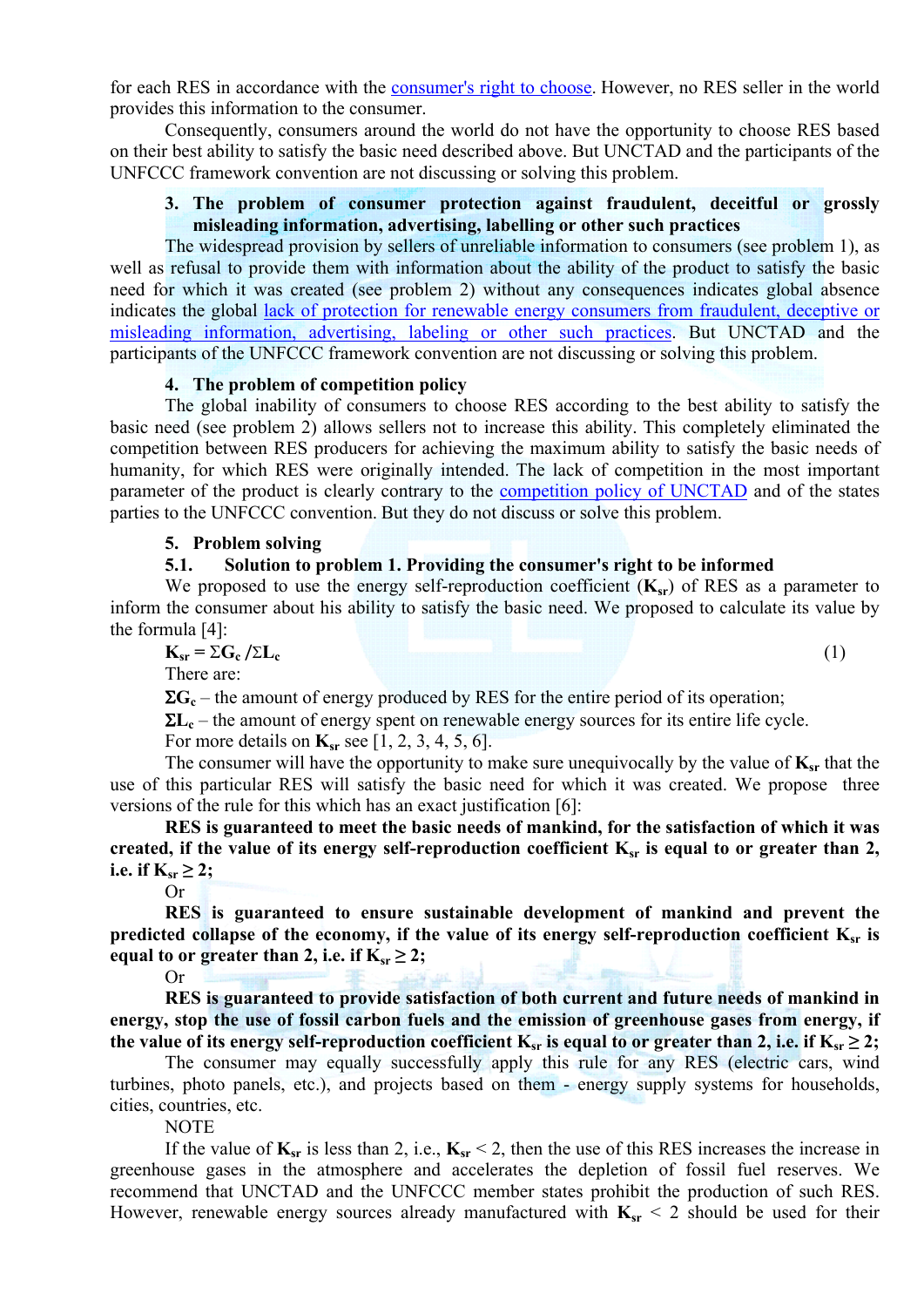intended purpose up to the full depletion of their working resource. If the seller of renewable energy sources hides the value of  $\mathbf{K}_{sr}$ , then we recommend the consumer to assume that its  $\mathbf{K}_{sr}$  < 2 with a probability of 60%.

## **5.2. Solution to problem 2. Providing the consumer's right to choose**

We propose to use the value of the energy self-reproduction coefficient  $(K_{sr})$  of RES as a parameter that provides the consumer's right to choose according to its ability to satisfy the basic need for which it was created. Its use depends on the degree of readiness of renewable energy sources for intended use.

## **5.2.1. The rule for choosing renewable energy sources that are almost completely ready for use as intended after purchase**

RES, which are almost completely ready for use as intended after purchase, we include electric cars, wind turbines, photo panels, etc. For them, we offer three variants of the rule for determining the degree of their ability to satisfy the basic need, which has a precise justification [6]:

**The ability to satisfy the basic needs of mankind is higher for that RES, which has a large value of the coefficient of energy self-reproduction**  $K_{sr}$ **. Attention! RES, which have**  $K_{sr}$  **< 2, do not have this ability;**

Or

**Ability to provide sustainable development of humanity and prevent the predicted collapse of the economy is higher for that RES, which has a large value of the coefficient of**  energy self-reproduction  $K_{sr}$ . Attention! RES, which have  $K_{sr}$  < 2, do not have this ability;

Or

**The ability to meet both current and future energy needs of humankind, to end the use of fossil carbon fuels and the emission of greenhouse gases from energy is higher for that RES, which has a large value of the coefficient of energy self-reproduction Ksr. Attention! RES, which**  have  $K_{sr}$  < 2, do not have this ability;

## **5.2.2. Method of choose investment projects based on renewable energy sources**

RES-based investment projects include RES-based energy supply systems projects for households, cities, countries, continents and for the global energy transition to carbon neutrality, which will be implemented after choose.

To use this method, it is necessary to calculate the nomogram, which is shown in Fig. 1. It mathematically accurately links the value of the preserved reserves of fossil fuels, the increase in the concentration of greenhouse gases in the environment, the value of the average global coefficient of energy self-reproduction  $K_{sr}$  and the duration of the implementation of compared projects based on RES.

The nomogram in Fig. 1 is calculated on the assumption that all 100% of the global reserves of fossil fuels will be enough for humanity for 100 years, starting from 01/01/2022, if humanity:

- will leave the global energy industry "as is," that is, it will not replace TES with RES;
- will constantly increase energy consumption exponentially from the current value to 100% in 100 years.

The energy industry will convert 100% of fossil fuel reserves into 100% of the increase in the content of greenhouse gases in the environment over these 100 years. And humanity will be left with a spoiled ecology without fossil fuels and energy. The plot of this transformation coincides with the blue line that separates the red and green areas on the nomogram.

However, humanity has the ability, at its choice, to accelerate, slow down and stop the process of depletion of reserves and environmental degradation described above by replacing TES with RES:

- If humanity uses renewable energy sources, which have a global average statistical value of  $K_{sr}$  < 2, then resource depletion and environmental degradation will accelerate. And humanity will sooner be left with a bad ecology, without fossil fuels and energy, than without replacing TES with RES. This can happen in 20 years or even earlier - see the graphs in the red area of the nomogram.
- If humanity uses renewable energy sources, which have a global average statistical value of  $K_{sr} \ge$ 2, but does this for an infinitely long time, then the complete depletion of resources and the deterioration of the environment will slow down. But humanity will receive energy from renewable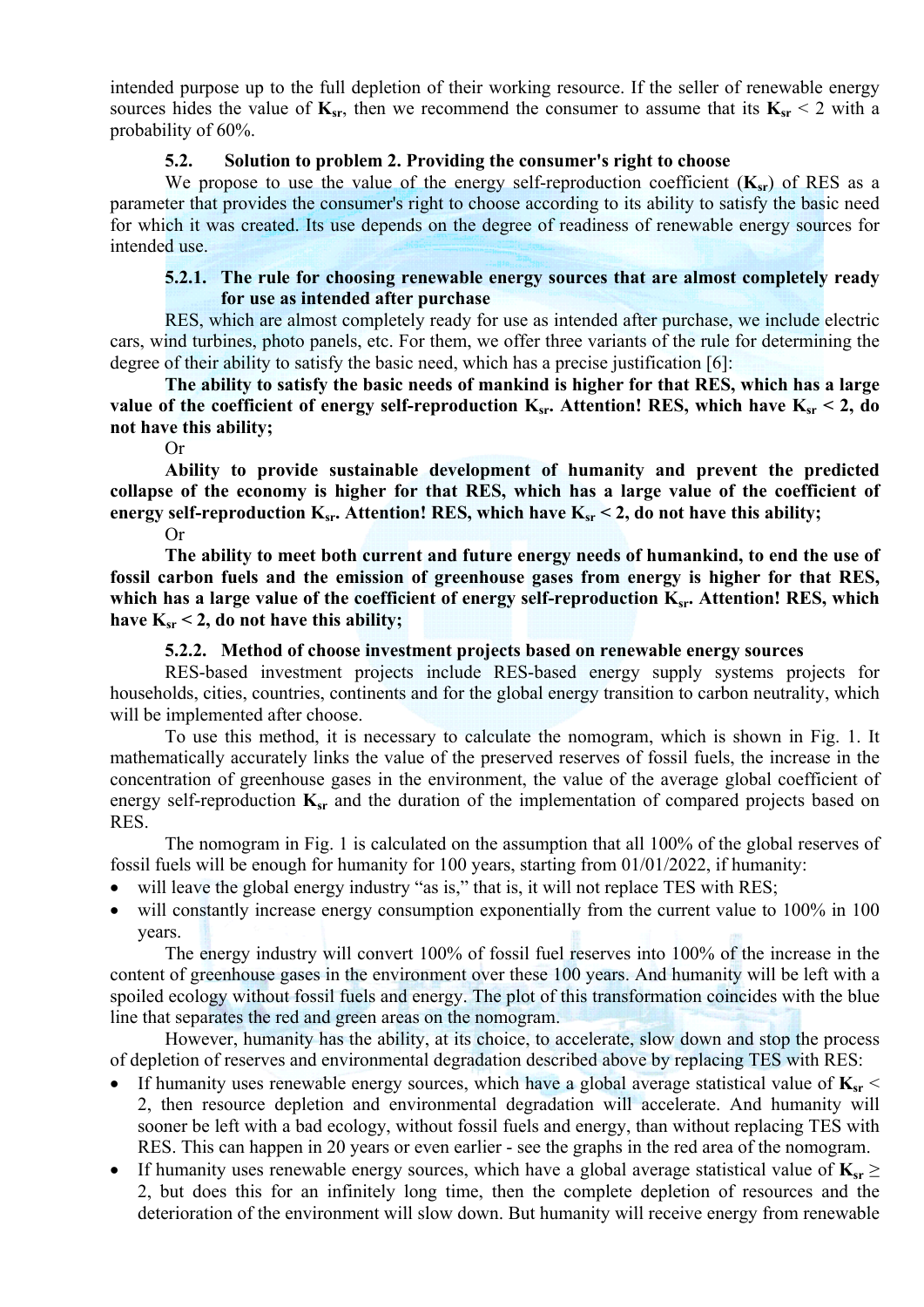energy sources after the complete depletion of fossil fuel reserves, unlike the previous option. Its depletion can last 200 years or more. The duration of complete depletion will be the longer, the greater the value of  $K_{sr}$  - see the graphs in the green area of the nomogram.

If humanity quickly replaces all TES with RES, which have a global average value of  $K_{sr} \ge 2$ , then resource depletion and environmental degradation will stop at the moment of the last replacement. And humanity will remain with fossil fuels and energy - see points B and C in the green area of the nomogram.





Legend in Fig. 1:

**Ksr** – the global average statistical coefficient of energy self-reproduction of RES and projects based on it;

**FR** – global reserves of fossil fuels;

 $\Delta C$  – the increase in the amount of greenhouse gases in the environment;

**T** – the relative duration of the project, as a percentage of the projected period of complete depletion of global fossil fuel reserves;

**t** – estimated time of project implementation, year.

The sequence of use of the nomogram is as follows:

For each investment project, determine the value of the coefficient of energy self-reproduction **Ksr** and the estimated time of the project implementation t, year, for example:

For each investment project, calculate the value of the coefficient of energy self-reproduction **Ksr** and the moment of completion of the project **t**, year, for example:

| The investment project A |                    | $K_{\rm srd} = 1.2$ and $t_A = 2026$ year; |
|--------------------------|--------------------|--------------------------------------------|
| The investment project B | $K_{\rm srB}$ = 3  | and $t_{\text{B}} = 2029$ year;            |
| The investment project C | $K_{\rm src} = 10$ | and $t_C = 2030$ year.                     |

Then plot the completion points of these projects on the line with the corresponding  $\mathbf{K}_{sr}$  values on the nomogram, for example, points A, B and C.

And, finally, use one of the proposed options for the rule for determining the degree of their ability to satisfy the basic need, which has an accurate justification [6], including: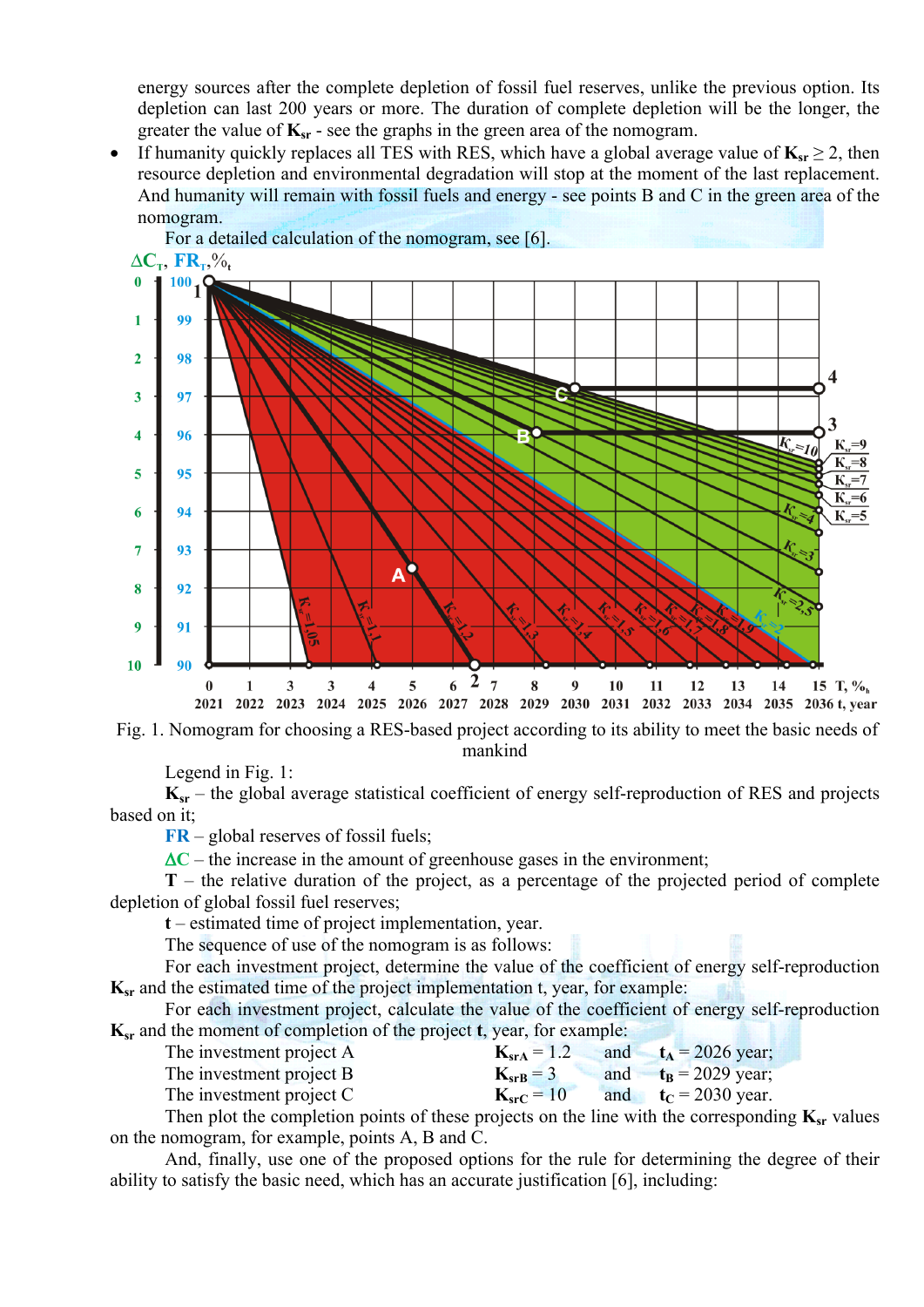**RES-based project has a higher ability to meet the basic needs of humanity, if its completion point is located higher in the green area of the nomogram. Attention! Projects with completion points in the red area do not have this ability;**

Or

**RES-based project has a higher ability to provide sustainable development of humanity and prevent a predicted collapse, if its completion point is located higher in the green area of the nomogram. Attention! Projects with completion points in the red area do not have this ability;**

Or

**RES-based project has a higher ability to meet both the current and future energy needs of humankind, to stop the use of fossil carbon fuels and the emission of greenhouse gases from the energy sector, if its completion point is located higher in the green area of the nomogram. Attention! Projects with completion points in the red area do not have this ability;**

Investment Project C has the highest ability to meet the basic need of humanity in accordance with this rule.

**NOTE** 

Graphs of changes in global reserves of fossil fuels and an increase in greenhouse gas emissions in the environment for compared investment projects are shown with lines:

| Investment project A            | schedule $1 - A - 2$ ; |
|---------------------------------|------------------------|
| Investment project B            | schedule $1 - B - 3$ ; |
| Investment project C (the best) | schedule $1 - C - 4$ . |

## **5.3. Solution to problem 3. Protecting the consumer against fraudulent, deceitful or grossly misleading information, advertising, labelling or other such practices**

To protect the RES consumer against fraudulent, deceitful or grossly misleading information, advertising, labelling or other such practices, we recommend that UNCTAD and member countries of the UNFCCC framework convention extend this protection to the renewable energy market, including:

- take it into account in the UNFCCC framework convention;
- take it into account in the laws of the countries participants of the UNFCCC convention;
- strictly control its implementation in practice.

### **5.4. Solution to problem 4. Increased competition in the RES ability to meet the basic needs of humanity**

In our opinion, there are at least three ways to intensify competition in the ability of renewable energy sources to satisfy the basic needs of mankind.

The first way is private initiative.

Companies that are the first to supply renewable energy sources with an energy selfreproduction coefficient of  $K_{sr} \geq 2$  to the market will gain a competitive advantage. This will require little expense from them. Their advertising will explain to the consumer that it is these renewable energy sources that are guaranteed to provide sustainable development of mankind, as well as prevent the predicted collapse of the economy and climate. They will especially note that renewable energy sources with an unknown value of this coefficient are very likely to accelerate the approach of collapse, and their producers hide this from consumers.

The second way is the initiative of the states - participants of the UNFCCC framework convention.

States parties to the framework convention also compete in the renewable energy market. For example, the EU, in its [European Green Deal,](https://ec.europa.eu/info/strategy/priorities-2019-2024/european-green-deal_en) plans to transfer its energy to renewable energy sources earlier than other countries - participants of the convention, and then introduce duties on their goods. The rationale for the introduction of duties is the need to compensate the EU for its contribution to the preservation of the global climate. But in order to implement this plan, the EU must use only renewable energy sources with  $K_{sr} \ge 2$  in the transition to carbon neutrality, or prove that their energy efficiency does not matter. Otherwise, any state party to the UNFCCC framework convention has the opportunity to scientifically prove that the [European Green Deal](https://ec.europa.eu/info/strategy/priorities-2019-2024/european-green-deal_en) is based on inaccurate information about the environmental cleanliness of the renewable energy sources used. This means that the EU installs renewable energy sources that are manufactured using "environmentally dirty" technologies